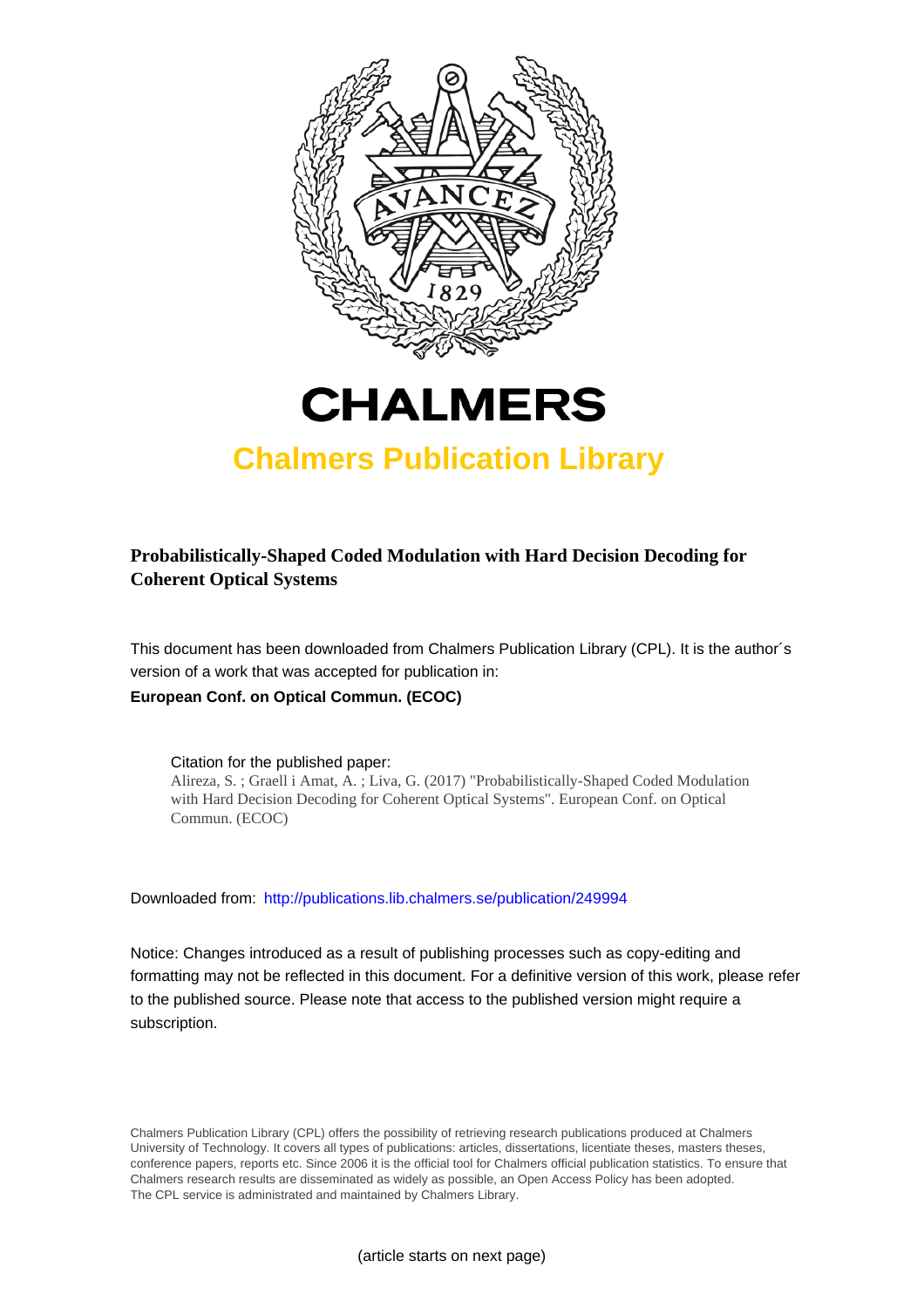## Probabilistically-Shaped Coded Modulation with Hard Decision Decoding for Coherent Optical Systems

Alireza Sheikh<sup>(1)</sup>, Alexandre Graell i Amat<sup>(1)</sup>, and Gianluigi Liva<sup>(2)</sup>

(1) Department of Electrical Engineering, Chalmers University of Technology, asheikh@chalmers.se (2) Institute of Communications and Navigation of the German Aerospace Center (DLR)

*Abstract We consider probabilistic shaping to maximize the achievable information rate of coded modulation (CM) with hard decision decoding. The proposed scheme using binary staircase codes outperforms its uniform CM counterpart by more than 1.3 dB for* 64*-QAM and* 5 *bits/symbol.*

#### **Introduction**

Coded modulation (CM) schemes allow achieving high spectral efficiencies as required by the increasing demand for network capacity. By suitably choosing the probability of occurence of the constellation points, probabilistic shaping can significantly improve the efficiency of CM. It has been recently demonstrated that a probabilistically-shaped CM scheme using DVB-S2 codes with soft decision decoding (SDD) can operate within less than 1.1 dB of the additive white Gaussian noise (AWGN) capacity<sup>[1](#page-3-0)</sup>.

Hard decision decoding (HDD) can significantly reduce the complexity of the decoder compared to SDD. In particular, staircase codes<sup>[2](#page-3-1)</sup>, braided codes<sup>[3](#page-3-2)</sup>, and generalized product codes<sup>[4](#page-3-3)</sup> with HDD have been proposed for high-speed fiberoptic communications, yielding very large net coding gains, yet with low decoding complexity. In this paper, we propose probabilistically-shaped CM with HDD. We consider a CM scheme using binary staircase codes with Bose-Chaudhuri-Hocquenghem (BCH) as component codes in combination with QAM modulation. We find the optimal distribution for the QAM constellation such that the bit-wise achievable information rate (AIR) of the CM system with HDD is maximized. We also design the parameters of the staircase code such that the requested information rate is achievable. By means of simulations, we show that the proposed CM scheme achieves significantly better performance compared to the baseline CM scheme with uniform distribution.

### **Preliminaries**

We consider a discrete-time additive white Gaussian noise (AWGN) channel as an approximation of the fiber-optic channel (FOC). We also assume a  $2^m$ -QAM constellation with average transmitted power  $\mathbb{E}[|X_i|^2] \leq P$ , where  $|\cdot|$  denotes the absolute value. Furthermore, a block-wise transmission system is considered, where  $u$  denotes the transmitted information block, and  $\hat{u}$  denotes the decoded information block. The block error probability of the system is defined as  $P_e$  =  $Pr(u \neq \hat{u})$ . We consider a CM scheme with binary codes and HDD. Let X and  $\hat{Y}$  be the random variables (RVs) corresponding to the channel input and hard detected output of the channel, respectively. Also, let  $B_X$  and  $B_{\hat{Y}}$  be the RVs corresponding to the binary labels associated with X and  $\hat{Y}$ , respectively, using the binary reflected Gray code (BRGC) labeling. An AIR for the HDD system is given by the generalized mutual information (GMI), which can be computed as

$$
\mathbf{I_{HDD}^{gmi}} = \sup_{s>0} \mathbb{E}_{B_X,B_{\hat{Y}}}\left[\log_2 \frac{q\!\left(B_X,B_{\hat{Y}}\right)^s}{\mathbb{E}_{B_{X'}}\left[q\!\left(B_{X'},B_{\hat{Y}}\right)^s\right]}\right]\!,
$$

where  $s$  is the optimization parameter and  $q\left( B_{X},B_{\hat{Y}}\right)$  is the HDD metric computed based on the bit-wise Hamming metric, given as  $q\left(B_X,B_{\hat{Y}}\right)$  =  $\varepsilon^{d_{\mathsf{H}}\left(B_X,B_{\hat{Y}}\right)}(1-\varepsilon)^{m-d_{\mathsf{H}}\left(B_X,B_{\hat{Y}}\right)},$ with  $0 < \varepsilon < \frac{1}{2}$  and  $\mathsf{d}_\mathsf{H}\left( B_X, B_{\hat{Y}} \right)$  being the Hamming distance between binary labels  $B_X$  and  $B_{\hat{Y}}$ .

#### **Probabilistic Shaping for the HDD System**

We consider the Maxwell-Boltzmann distribution for the channel input  $X$ , which maximizes the bit rate of a discrete constellation for a given av-erage energy<sup>[5](#page-3-4)</sup>. Thus, the probability of selecting the constellation point  $x \in \mathcal{X}$  is given by  $p_X^{\lambda}(x) = A_{\lambda}e^{-\lambda|x|^2}$ , where  $A_{\lambda}$  is a normalization factor and  $X$  is the QAM constellation alphabet. We assume that the QAM constellation is scaled with Λ to maintain the power constraint P. Therefore, the received symbol at the output of the channel is given by  $Y = \Lambda X + Z$ , with power constraint  $\mathbb{E}[(\Lambda|X|)^2] = P$ , where Z is an independent and identically distributed (i.i.d.) complex Gaussian RV with zero mean and unit variance.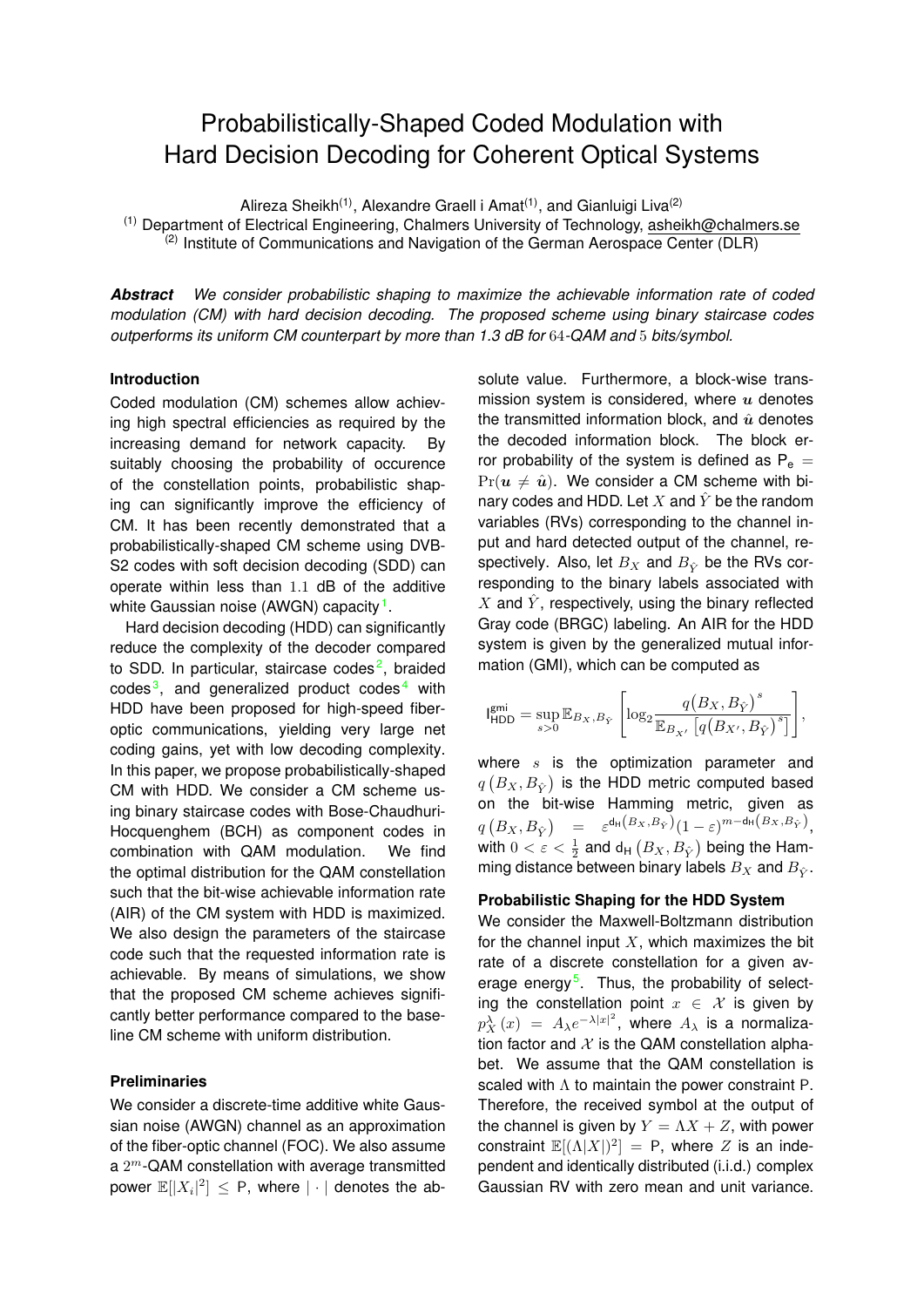<span id="page-2-0"></span>

<span id="page-2-1"></span>

| 011 | 010 | 110 | 111 $\mathcal{X}^+$ |
|-----|-----|-----|---------------------|
| 001 | 000 | 100 | 101                 |

<span id="page-2-3"></span>**Fig. 2:** 8-QAM constellation with BRGC labeling. **Tab. 1:** Parameters of the designed staircase codes for

| $v = 10$ , $t = 3$ , and 64-QAM modulation |     |                                             |                 |  |                                                          |     |  |  |  |  |
|--------------------------------------------|-----|---------------------------------------------|-----------------|--|----------------------------------------------------------|-----|--|--|--|--|
|                                            |     | $2\gamma$ 1.625 1.5313 1.4444 1.3023 1.1429 |                 |  |                                                          |     |  |  |  |  |
| $\mathcal{S}$                              | 63. |                                             | 255 375 507 603 |  |                                                          | 663 |  |  |  |  |
|                                            |     |                                             |                 |  | R <sub>5</sub> 0.9375 0.9219 0.9074 0.8837 0.8571 0.8333 |     |  |  |  |  |

We find the shaping parameter  $\lambda$  and scaling  $\Lambda$ to maximize  $I_{\text{HDD}}^{\text{gmi}},$  i.e.,  $(\Lambda^*, \lambda^*) = \underset{\Lambda, \lambda}{\text{argmax}}$ I gmi HDD. To find  $(\Lambda^*, \lambda^*)$  for a given SNR, one can vary  $\lambda$  and find the corresponding  $\Lambda$  which satisfies the power constraint. Then, among all feasible pairs  $(\Lambda, \lambda)$ , the one which maximizes  $I_{\text{HDD}}^{\text{gmi}}$  is selected. We denote by  $p_X^{\lambda^*}$  the optimized distribu-tion. In Fig. [1,](#page-2-0) we plot the AIR  $I_{\text{HDD}}^{\text{gmi}}$  for uniform and shaped distribution for 64-QAM constellation. As can be seen, the shaping significantly improves  $I_{\text{HDD}}^{\text{gmi}}$ . Let  $\mathcal{X}^+$  be the set containing the  $2^m$ -QAM constellation points with positive real and imagi-nary parts (see Fig. [2\)](#page-2-1). We denote by  $A$  the RV which takes values on  $\mathcal{X}^+$ . Also, let  $S_R$  and  $S_I$ be the RVs correspodning to the sign of the real and imaginary part of the constellation points, respectively. It can be verified that  $p_X^{\lambda^*}$  is symmetric with respect to the real and imaginary axis and that the RV  $X$  is represented uniquely by  $A$ ,  $S_R$ , and  $S_I$ , i.e.,  $X = AS_R S_I$ , with  $p_A^{\lambda^*}(a) = 4 p_X^{\lambda^*}(a)$ and  $p_{S_R}(1) = p_{S_I}(1) = p_{S_R}(-1) = p_{S_I}(-1) = \frac{1}{2}$ . In Fig. [2,](#page-2-1) the constellation points with the same distribution are shown with the same color. Using the BRGC labeling, one can represent the points in the set  $\mathcal{X}^+$  with  $\mathsf{log}_2(2^m/4) = m-2$  bits, since the first 2 bits of the labeling of the points  $x \in \mathcal{X}^+$ are the same. Using the mapping  $0 \mapsto -1$  and  $1 \mapsto +1$ , the first and second bit of the labeling determine the sign of the real and the imaginary part of the constellation points, respectively.

#### **Proposed Coded Modulation Scheme**

The proposed CM scheme is shown in Fig. [3.](#page-3-5) Let  $u = (u_1, ..., u_k)$  be the information block, of length  $k$  bits, generated by a uniform source.  $u$ is split into two vectors  $u^s$  and  $u^a$ , of lengths  $2\gamma n$ and  $k - 2\gamma n$ , respectively.  $u^a$  is used as the input of the shaping block (also called distribution matcher), shown with blue color in Fig. [3,](#page-3-5) where the output is from the set  $\mathcal{X}^+$  with distribution  $p_A^{\lambda^*}.$ Here, we consider the constant composition dis-tribution matcher<sup>[6](#page-3-6)</sup>. The  $A_i$ 's are transformed to length  $m-2$ -bit vectors  $b_i$  by the mapper  $\Phi$ , which uses the BRGC labeling, and the resulting bits are concatenated using a parallel to serial converter. Therefore,  $n(m-2)$  bits are contained in  $b_1, ..., b_n$ .

We use staircase codes with binary systematic BCH codes as component codes. Let  $C$  be an  $(n_c, k_c)$  shortened BCH code of (even) code length  $n_c = 2^v - 1 - s$  and dimension  $k_c =$  $2^v - vt - 1 - s$  constructed over the Galois field  $GF(2<sup>v</sup>)$ , where s is the shortening length and t the error correcting capability of the code. A shortened BCH code is thus completely specified by the triple  $(v, t, s)$ . A staircase code with  $(n_c, k_c)$  component codes is defined as the set of all  $\frac{n_c}{2} \times \frac{n_c}{2}$  matrices  $B_i$ , i = 1, 2, ..., such that each row of the matrix  $[B_{i-1}^T, B_i]$  is a valid codeword of  $\mathcal{C}^2$  $\mathcal{C}^2$ .

We set the rate of the staircase code to

<span id="page-2-2"></span>
$$
R_{\rm s}=1-\frac{2(n_{\rm c}-k_{\rm c})}{n_{\rm c}}=\frac{m-2+2\gamma}{m},\qquad (1)
$$

where  $1/2 \leq \gamma < 1$  is a tuning parameter that can be used to select the rate of the staircase code and subsequently the spectral efficiency (SE) of the CM scheme. The sequences  $\boldsymbol{b}_1,...,\boldsymbol{b}_n$  and  $\boldsymbol{u}^\mathrm{s}$ form the information bits of one staircase block, with  $n = \frac{(k_c - n_c/2) \cdot (n_c/2)}{m - 2 + 2\gamma}$ . This specific value for  $n$  is due to the rate  $R_{\sf s}$  in [\(1\)](#page-2-2) and the structure of the staircase code where each component code is spread over two consecutive blocks. We select  $(\nu, t, s)$  such that the number of parities in each staircase block is  $n(2-2\gamma)$ , which should be an integer number. Table [1](#page-2-3) summarizes some of the designed code parameters for  $\nu = 10$  and  $t = 3$ . One can easily show that the parity bits have a distribution that closely approximates the uniform one<sup>[1](#page-3-0)</sup>. The uniform data bits  $u^s$  are attached to the parity bits  $p_1, ..., p_{n(2-2\gamma)}$  and transformed to signs  $(0 \mapsto -1$  and  $1 \mapsto +1$ ) which are finally multiplied by the real and imaginary parts of  $A_1, ..., A_n$ . The  $X_1, ..., X_n$  are then rescaled by  $\Lambda^*$  to maintain the power constraint before being sent over the FOC.